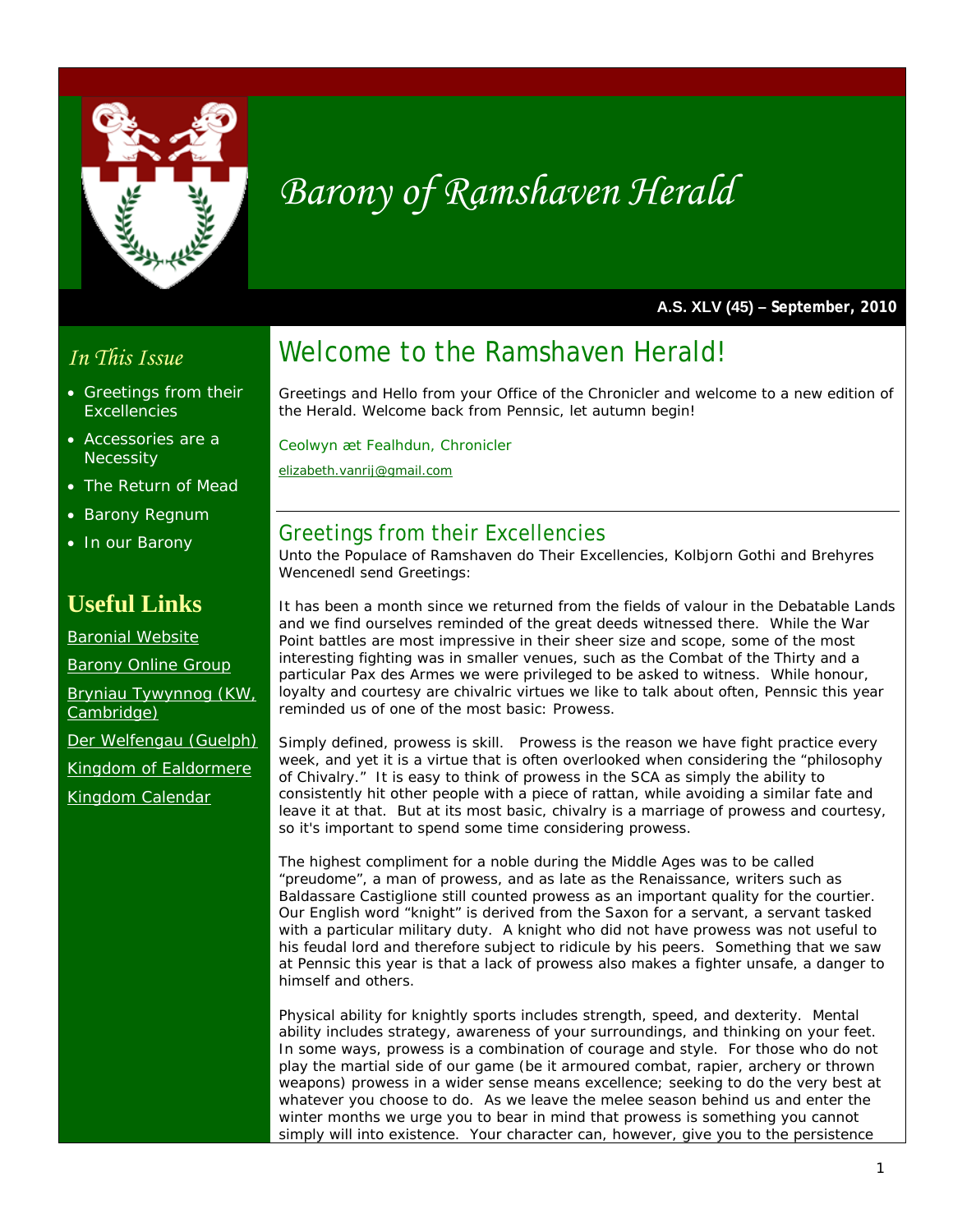needed to learn the skills of arms.

We look forward to seeing each and every one of you working on improving your prowess over the coming months.

#### Accessories are a Necessity

By Lady Brigit Larkin

 As the Kingdom of Ealdormere keeps changing and growing, there is no question that we are continuing to improve our efforts when it comes to historical accuracy. Saxon or Norse, Mongolian or Japanese, Tudor or Elizabethan, and even the middle period middle European types: it doesn't matter what period or region you play, accessories can go a long way to suspend or dissolve disbelief that you are from another time.

So often in the SCA it is a struggle to put together an outfit. First you need to decide on what style you want to wear, then you need to acquire the skills needed to make said garment (especially if you're new), and then you're racing against the clock to finish your outfit for the event you're going to the next day, or desperately trying to avoid doing laundry at Pennsic. In the end you have a fetching garment and you can't wait to show off your latest and best! Very often we find ourselves eager to start our Newer Better Garment and it becomes easy to let accessories fall by the wayside. In doing so however, we lose out on some of the most powerful visual cues that place us in a particular time period or geographic region; not to mention the fact that we've missed the chance to show off that we've done our homework and that we know what our persona would be wearing, carrying, and using. We've missed a chance to take our game to the next level.

I propose we put aside the sewing machine and take a look at our kits as they stand now. Go back to your reference books, inventories, effigies and portraiture and look beyond the garment. What kind of belt would you be wearing? How would it have been held closed? What kind of headwear would be appropriate to your gender and station? What type of headwear would match with your garment? Would you carry or wear some sort of purse or pouch? What jewelry would you be wearing?

Many of you might have heard of Baroness Kes' crusade to replace all of the ring belt buckles with historically accurate tang belt buckles. For a time there was a rumour that her Excellency would replace your ring buckle with a tang buckle for free! You may laugh at what might seem like such a minute detail, but it is the small things like this that can go a long way in making our game a little more accurate.

Headwear is another accessory that can 'make or break' the look of your garb. Although a number of you in the barony know my feelings on headwear (I hate wearing hats), I can't pretend that I don't need one (as much as I would like to). No matter what garb I choose to put on that day I should have a cap with my Viking garb, or a wimple or veil with my Bliaut, or a French or gabled hood with my Tudor court gown. To do so leaves my outfit looking incomplete.

Jewelry can also play a big role, although it can be more cost prohibitive to include. I would argue that appropriate jewelry can be integral to portraying any time period but make the case here for early period garments in particular. When portraying an early period persona it is often the jewelry that distinguishes between Anglo Saxon and Norse. Because there is so much cultural crossover, your jewelry can be the cue for people to think "She is Norse" or "He is Saxon". There is something definitive about apron broaches for Norse women and circular enameled broaches for Saxons. In SCA culture in particular, it is the jewelry that makes that delineation.

And let's not forget one of the most important things about this hobby – acquisition of new skills. Garb may not be your thing, and maybe period accuracy isn't high on your list of priorities either, but perhaps this is an excellent opportunity to learn a new skill. The Barony of Ramshaven has a wealth of helpful, knowledgeable people who are happy to share their research and skill sets. Or maybe you prefer to learn on your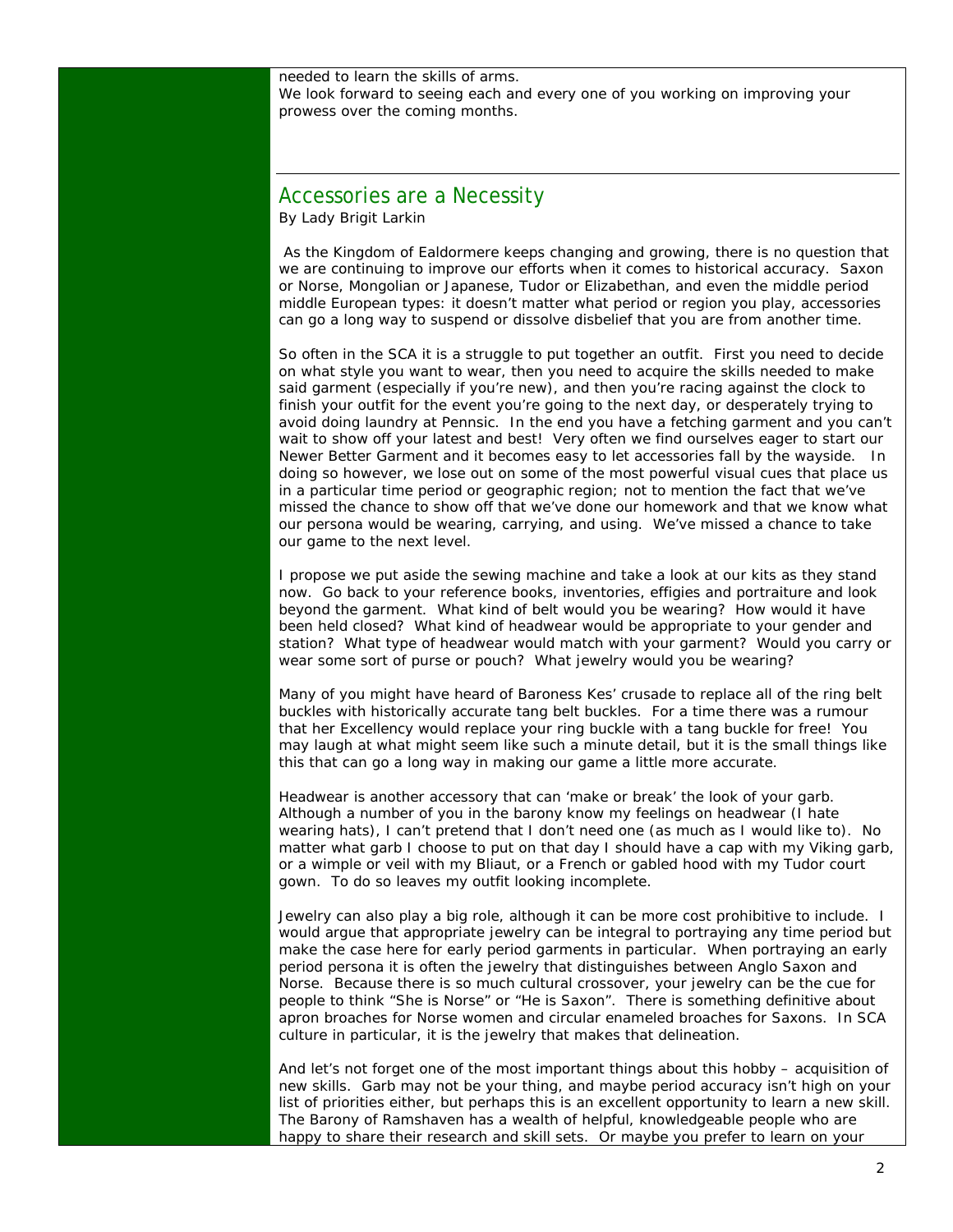own. Whatever your learning style, perhaps you could be the kingdom's next great metal caster, jeweler, leatherworker, naalbinder or milliner. Even if you're not, people will notice that you made the effort to learn a new skill, that you took the time to complete the outfit, that you look like you stepped off of the pages of a book of hours, that you made the effort to go a step beyond and think about more than just the beautiful garments you've constructed.

#### **The Return of Mead**

By Cú Allaidh

History shows that mead is one of the oldest, if not the oldest, alcoholic beverage known to man. And throughout history mead has enjoyed a long and lustrous career as one of the best loved beverages of mankind, however in recent history mead has been relegated to the geek squad, that is brew geeks who will make alcohol out of anything, history geeks who love to reproduce anything that hasn't been popular for the last few centuries, and dungeons and dragons geeks who just love the idea of becoming more like their fantasy characters.

History, it is said, is cyclical, what once was popular will be popular again. So is Mead poised for a comeback after so long being ignored? I believe it is.

I remember, about ten years ago or so, when I was in college I was wondering about getting a hold of mead. I checked wine stores, asked friends; no one knew what I was talking about let alone how to get some. I found one which claimed to be mead, but at best it was a honey beer. Now I mention mead, and while sometimes it has to be explained as honey wine, most people know what I am talking about.

It's not just the growing knowledge of mead, but the growing palate of the average consumer. Walk into any grocery store; you are likely to find a host of artisan food products and specialty honeys. Add to this the complexity of the alcohol market. Where once there were just the big brew beers and maybe one or two microbreweries, now there are a host of micro and craft brewers on the market. It doesn't end at beer either - wine, spirits, sake, and more all have craft and artisan brewing.

Leaving out the commercial products, open up a phone book and look up wine or beer brewing facilities, most cities have a host of the you-brew stores. Most of these don't offer mead, but some do, and some that don't will allow you to brew mead there if you source your own honey.

With the rise of artisan food products, mead is sure to find its niche. I don't mean just the small occasional apiary turned meadery, or even Moniak, but regular national brands. Currently there aren't many meaderies in the arena, but its popularity is growing, and not just amongst the geeks.

Mead hasn't been popular since King Henry VIIIth ruled England, its due for a comeback. If you are reading this, you are one of the ones that will be responsible for its return. So grab a bottle of your favourite mead, and let's drink to the return of mead.